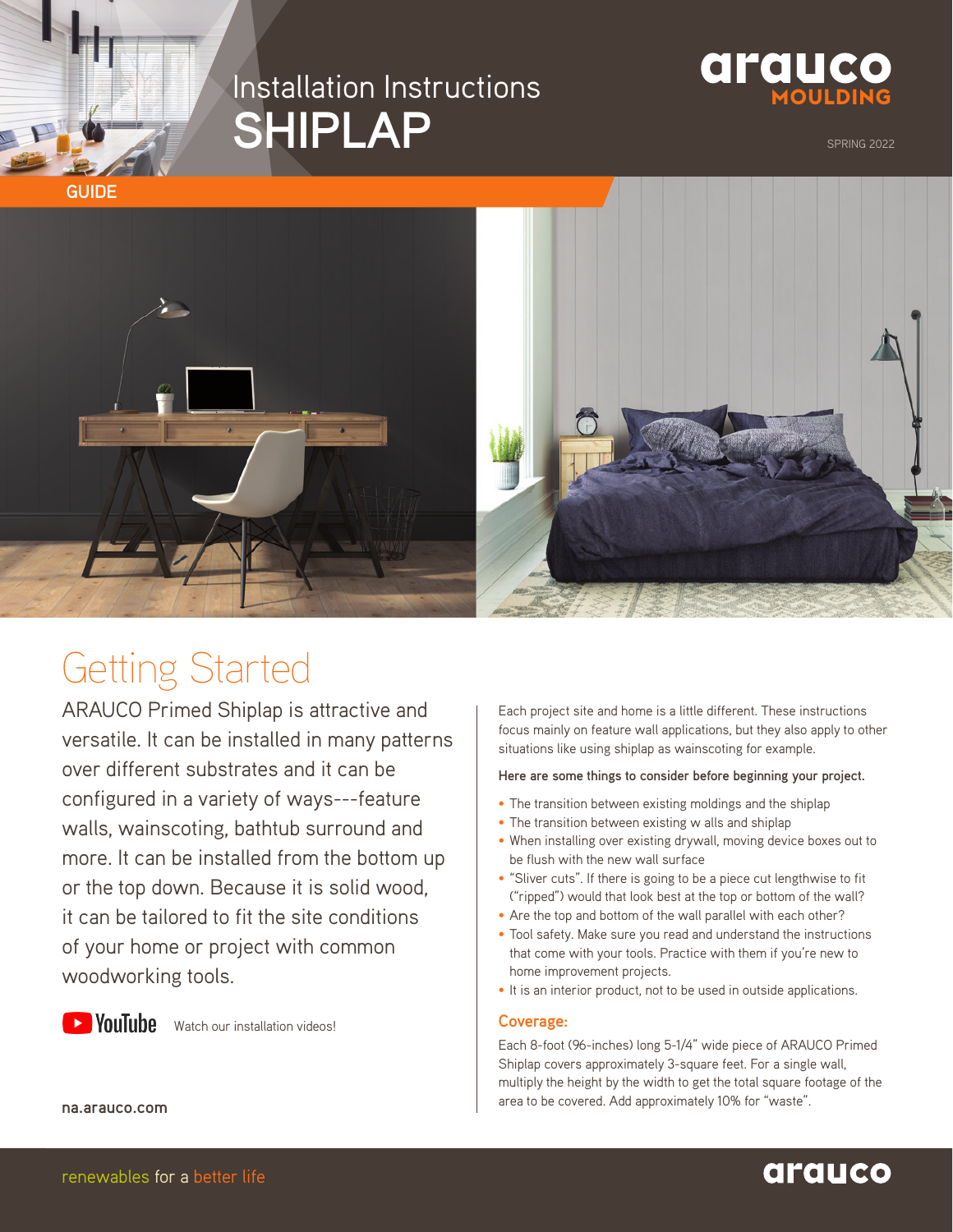

To determine where a final rip cut might land, this information is a useful guide: Two pieces of ARAUCO Primed Shiplap covers nine (9) inches. Thirteen pieces covers five (5) feet (60 inches).

#### **Tools:**

- Miter saw
- Jigsaw
- Circular saw or table saw

- Ladder
- Hammer and nails or pneumatic nailer

• Level or laser level

#### **Feature Wall: Horizontal Installation Over Wallboard**

- 1. Remove items from the wall like TVs, brackets, and switch plates. Clear a work area.
- 2. Locate and mark wall studs. Using a level to mark the entire length of the stud is helpful. (See image 1)



- 3. Determine if your installation will look best installed from the bottom up or the top down. Tip: thin cuts are usually best placed at the bottom.
- 4. Fasten shiplap to framing using two finish nails per stud.
- 5. Shiplap should be nailed to framing. For runs requiring two or more pieces, terminate the first piece half way onto the stud and nail. Start the next piece on the same stud.
- 6. Use a jigsaw to cut out for device boxes. Tip: Marking a scrap piece and transferring it to the finished piece is sometimes more accurate than measuring.
- 7. For the best look, stagger joints randomly. Don't step them back one stud at a time or stack them directly on top of each other.
- 8. If a wall is not flat, sometimes shiplap needs to be tapped into place. Use a scrap block to protect the edge of the finished piece.
- 9. Rip or customize the final piece to finish the wall. (See image 2)
- 10. Transition strips cover end cuts. They can be made by ripping the tongue from a piece of shiplap on a table saw.
- 11. Fill nail holes, sand, apply color. Tip: Use a work light to examine the wall before painting. It can highlight dust



or places that need more sanding typical room light doesn't show. (See image 3)



12. For tricky base molding transitions primed shiplap can be used as a base molding. (See image 4)